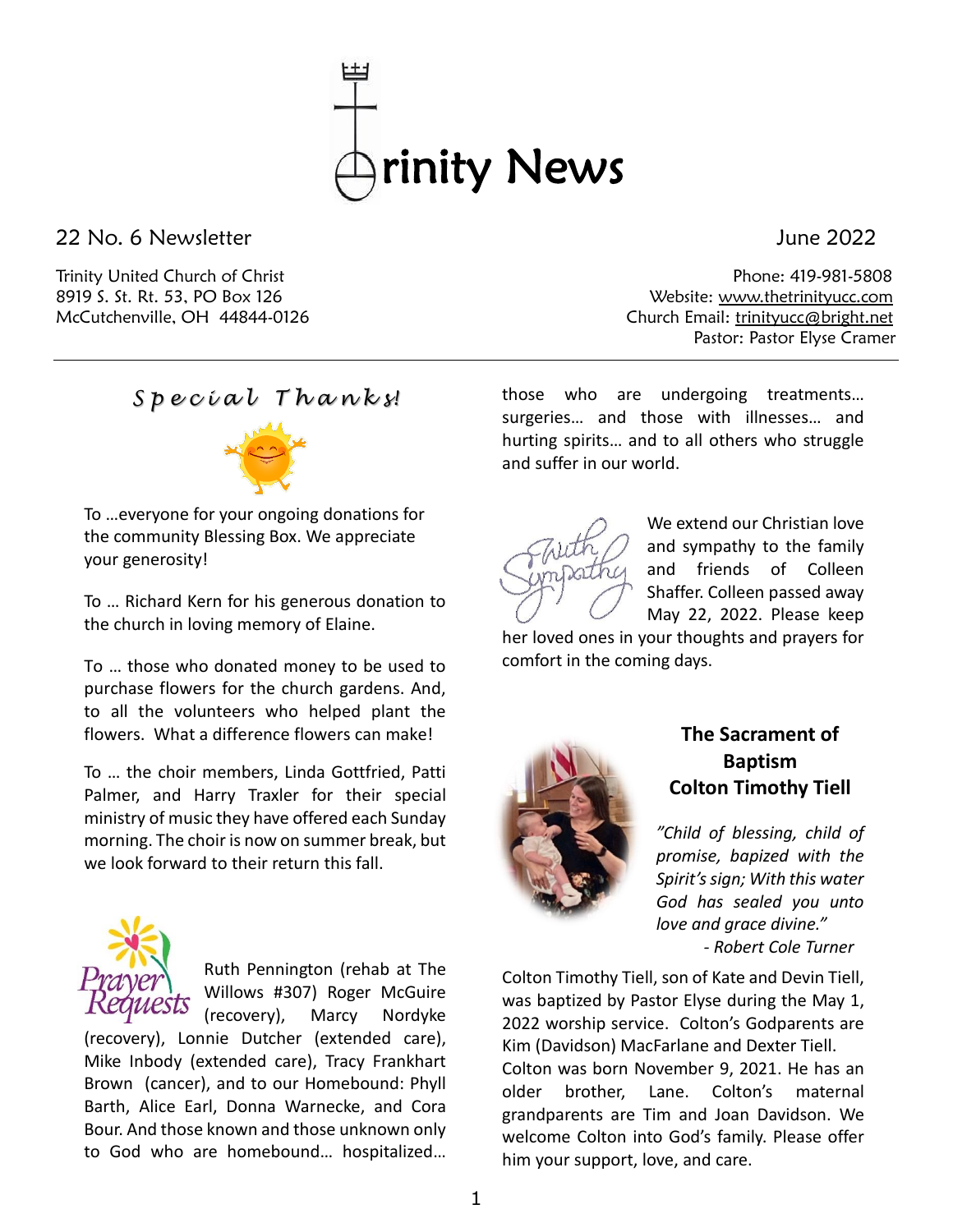# **J O Y S !**

Reese Hannam "Warrior of the Week" for his baseball pitching and hitting. Congratulations Reese!



 Congrats to Anna and Allison Russell and the entire Girls Mohawk Softball team coached by Mindy (Davidson) Walton as League Champs! Woo-Hoo!!

Nira Beaschler is a Great Grandmother again. Adam Jamison Schwyn was born May 16, 2022, weighing 8 pounds, 9 ounces and measured 22 inches long. He is the son of Kelsie and Brandon Schwyn. Maternal Grandparents are Gladys and Kevin Hinds.

Congratulations to Tori Stansbery for receiving the President's Award for Educational Achievement. Cheers to her for all her hard work!

Congrats to Coach Cris Theis! Cris won the Commitment to Excellence Award at Mohawk School. Cris has coached at Mohawk School for 25 plus years, from Biddy Wrestling all the way through High School Wrestling. He has coached 14 Team League Champions, 8 Sectional Team Champions, 33 State Qualifiers, 11 State Placers, 1 State Runner-Up, and 1 State Champion. What a record to hold! We offer our congratulations to Cris!

Patti Palmer has retired from the Mohawk Community Library after almost 8 years of helping people to enjoy reading and crafts. We wish her our best as she continues her adventures and has fun with her grandchildren.



# **High School**

### **Graduates Honored**

Honored during the May 22 worship service were Reese Hannam and Alex Theis. Pastor Elyse presented each with a journal and pen, a gift from the church.

Both Reese and Alex will graduate from

Mohawk School May 29, 2022.

Reese, son of Tricia and Bret Hannam, will graduate 3<sup>rd</sup> in his class. His future plans include attending Bowling Green State University where he will explore various options before declaring a major.

Alex, son of Kristie and Cris Theis, is the Salutatorian for his graduating class. Alex plans to study agriculture at either the Ohio State University or ATI.

Our congratulations to Reese and Alex on all their accomplishments, and we wish them continued success in life's journey, wherever it takes them.



Flowers for the May  $1<sup>st</sup>$  worship service were given in honor of the Beaschler families' May anniversaries.

The May 15 altar flowers were given in honor of Zachary Beaschler by the Beaschler family. Zachary was chosen to be the graduate speaker to represent the graduating class of 2022 at Ohio Northern University on May 15. He is Nira's youngest and last grandchild to graduate from college.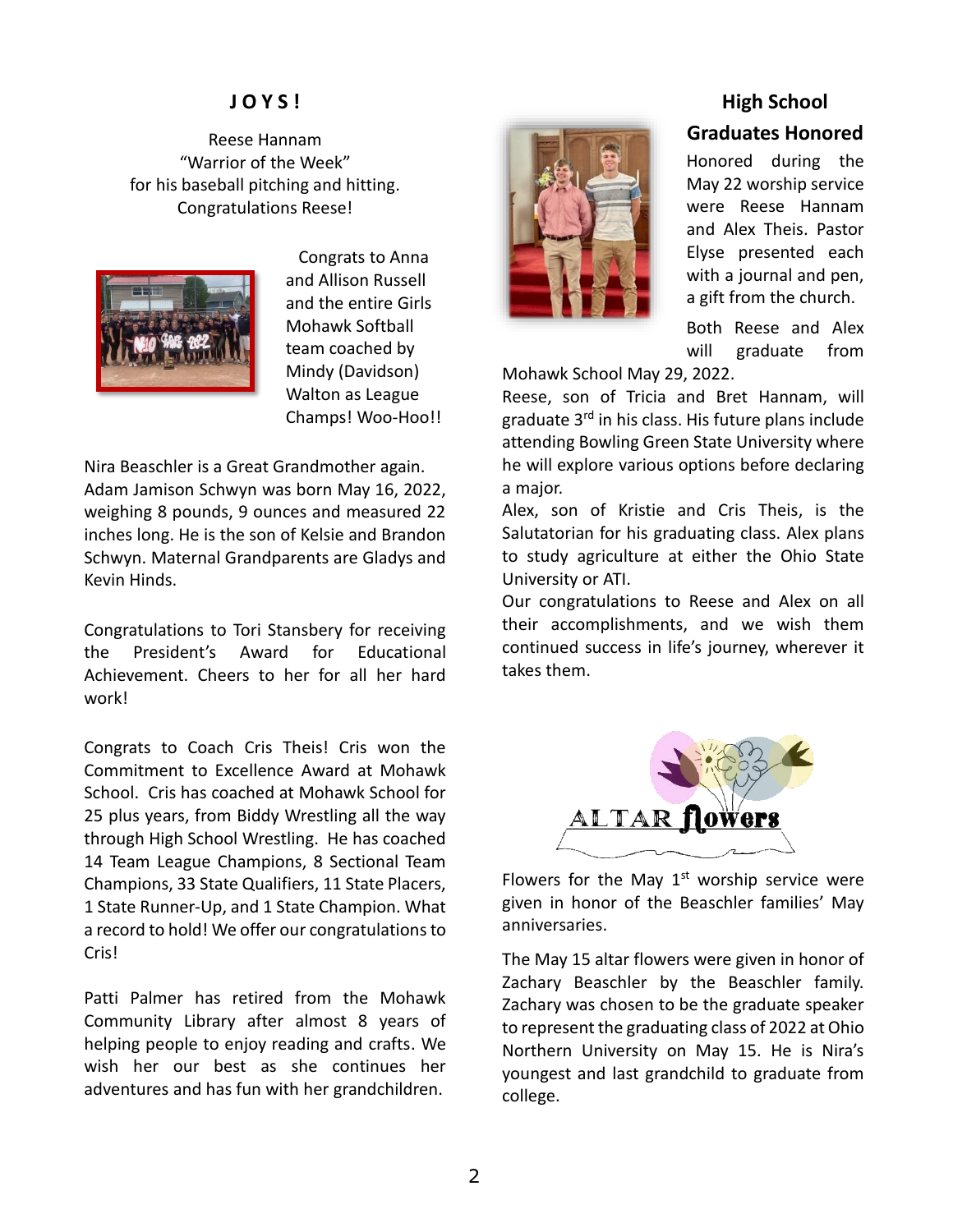

# **Drive – Thru Only**

Our next fundraiser is our Drive – Thru Chicken BBQ set for Sunday, June 12 from 11:30 a.m. to 1:00 p.m. Tickets are \$12 and are available from any consistory member (David Weininger, Leigh Beidelschies, Roger McGuire, Gina Dutcher, Jeff Watson, Erin Sherwood, and Char Carrick). You may also purchase tickets from the church office. The dinner includes ½ BBQ chicken, homemade potato salad, baked beans, applesauce, and a roll with butter. The deadline date to purchase tickets is Wednesday, June 8. Check the trophy case for soliciting and committee lists to see how you can support this fundraiser.

# **A VBS Invitation**

The VBS planning committee is preparing for VBS week, July 31 – August 4 from 6:00 to 8:30 p.m. We still need volunteers. Can you help for one or more days of VBS week? Please talk to Pastor Elyse or Jan if you are willing to help with this year's *Rocky Railway* VBS program. It will be held at our church, cohosted with Sycamore UCC.

It will be a fun time for preschoolers through 6<sup>th</sup> grades. VBS registration forms are available the beginning of June at the Mohawk Community Library, Fillmore Pharmacy, the McCutchenville Post Office, and Sycamore and Trinity's church offices. You may also register online at [www.vbspro.events/p/vbsrailroad.](http://www.vbspro.events/p/vbsrailroad)

If you need transportation from the Sycamore area to and from Trinity, meet at Sycamore UCC

at 5:30 p.m. We hope your children, grandchildren, nieces, nephews, neighbors will climb aboard during VBS week and sing fun songs, create crazy crafts, eat yummy snacks, play awesome games, and learn how Jesus' power pulls us through life's ups and downs. If you have any questions, please contact Pastor Elyse or Jan.

# **N e w s & N o t e s**

## **Pastor Elyse Cramer's Contact Information:**

419-618-1837 trinityuccmccutchenville@gmail.com

Office Hours: Wednesdays from 4:00 to 6:00 p.m. and by appointment.

Secretary's Office Hours Monday, Wednesdays, and Fridays 10:00 a.m. – 2:00 p.m.

Join us for Sunday Worship at 10:00 a.m. All are welcome!

~ **To help protect and respect the privacy** of those sick/hospitalized/care facilities, be sure to obtain the family's permission first before announcing or requesting prayers. Be sure to let Jan know if their name may be added to the prayer list.

~ **Please help the office** stay up to date with your have current contact information. If your email address, phone numbers or address has changed, please let Jan know so she may update the records. Thank you!

~ **Consistory** will meet Thursday, June 2 at 6:00 p.m.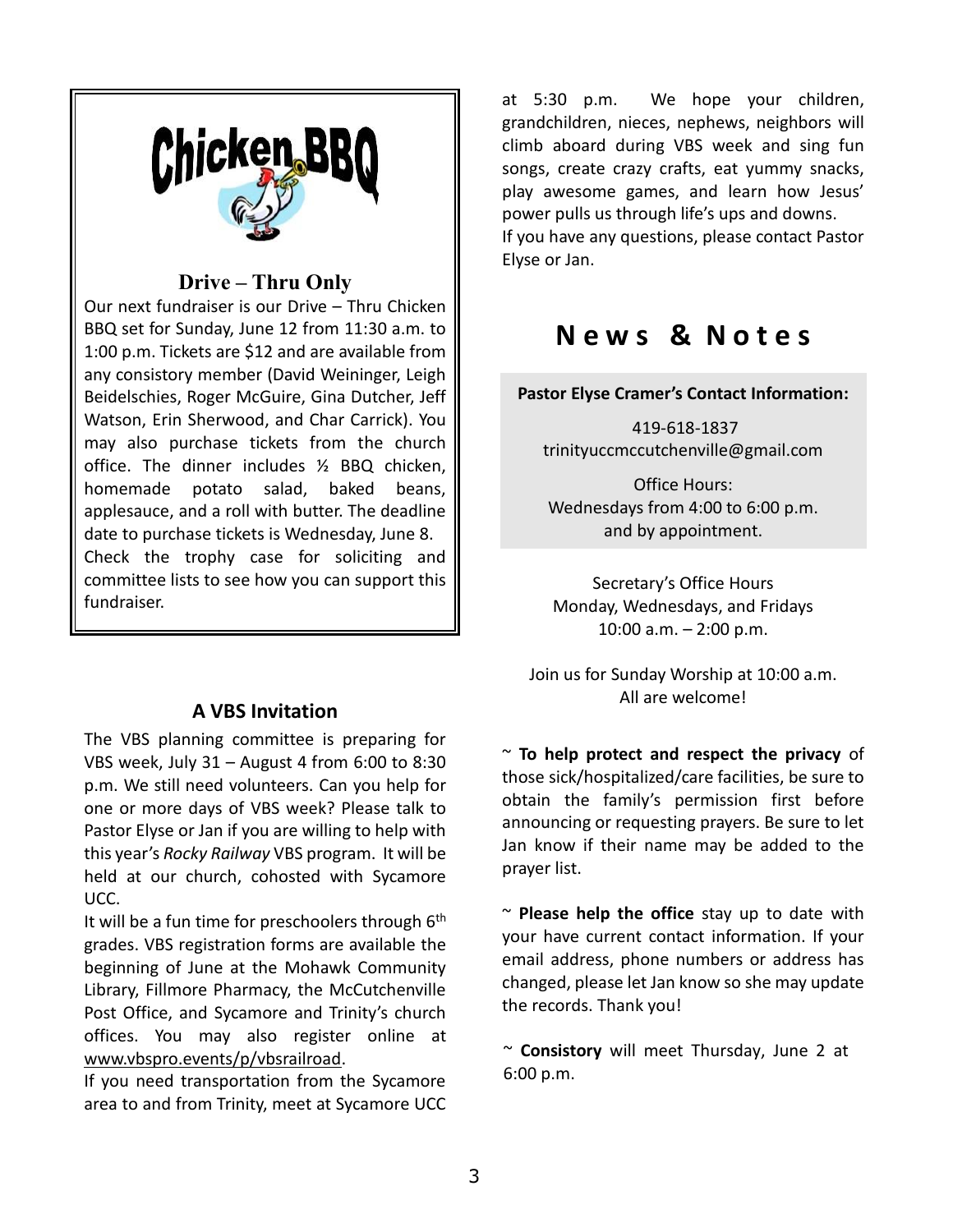~ **Father's Day, Sunday, June 19.** All men attending church will receive a special treat for Father's Day.

### **June Ushers**

Leigh Beidelschies & Gina Dutcher

### **June Stewardship Project**

Fairhaven

### **Trinity Card Challenge**

We challenge everyone to complete 10 cards a month for either the Ohio veterans and/or prisoners. Cards and instruction sheets with examples may be found on the table in the back overflow room of the sanctuary. If you have any questions, please talk with Char Carrick.

## ~ **Mohawk Community Library's 2022 Summer Reading Program** begins June 6 through July 16. *Oceans of Possibilities* is this summer's theme. The Youth Kick Off party is Saturday, June 4 at 11:00 a.m. Get signed up early and play outdoor water games. (a change of clothing is recommended to bring along that day).

### **Pentecost Sunday**

June 5 The Birthday of the Church

# **COMMUNITY RECYCLING DRIVE** Saturday, June 4 8:30 a.m. – 10:30 a.m. Church Parking Lot Compact items as best as you are able.

### **HAPPY BIRTHDAY TO ….**

### **June**

- 1 Jaceyk Sherwood
- 2 Alex Theis
- 3 Grayce Cleland
- 4 Mary Kingseed
- 7 Nathan Beck
- 8 Alecia Sharp, Caliber Heilman
- 11 Bryan Palmer, Michelle Clouse, Nick Troha
- 12 Kiel Rothlisberger
- 13 Karen Morton
- 14 Matthew Tobias
- 15 Jason Wilkins, Elaina Kimmet, Evie Wertz
- 17 John Kingseed
- 19 Chad Acton
- 21 Kelly Smith
- 23 Coleton Stover
- 25 Jeff Watson
- 27 Grace Morehart, Josh Stevens
- 28 Elise Gucker
- 29 Amanda Frederick, Brandon Swihart
- 30 Gina Dutcher

### **HAPPY ANNIVERSARY TO …**

#### **June**

| 2 Kevin and Sarah Zoeller      | 25 years |  |  |
|--------------------------------|----------|--|--|
| 2 Neal and Kim Orewiler        | 10 years |  |  |
| 3 Jim & Jennifer Troha         | 27 years |  |  |
| 11 Izaak and Mindy Walton      | 11 years |  |  |
| 12 Brock and Kendra Williamson | 1 year   |  |  |
| 13 Nick and Amy Cleland        | 13 years |  |  |
| 14 Jim and Nancy Moore         | 14 years |  |  |
| 15 Gary and Char Carrick       | 31 years |  |  |
| 16 David and Lisa Keller       | 10 years |  |  |
| 16 Brian and Lori Sprau        | 11 years |  |  |
| 18 Bob and Sandy Beis          | 55 years |  |  |
| 21 Roger and Sharon McGuire    | 58 years |  |  |
| 22 Sloan and Summer Rhoad      | 19 years |  |  |
| 23 Tim and Joan Davidson       | 43 years |  |  |
| 23 Gary and Leslie Plouck      | 49 years |  |  |
| 24 Ken and Patti Palmer        | 44 years |  |  |
| 25 Kevin and Laura Parsell     | 17 years |  |  |
| 26 Dave and Tammy Lane         | 18 years |  |  |
| 29 Jim and Valli Chaney        | 31 years |  |  |
| 30 Tim and Kelly Smith         | 32 years |  |  |
| 30 Jason and Sherry Balduf     | 21 years |  |  |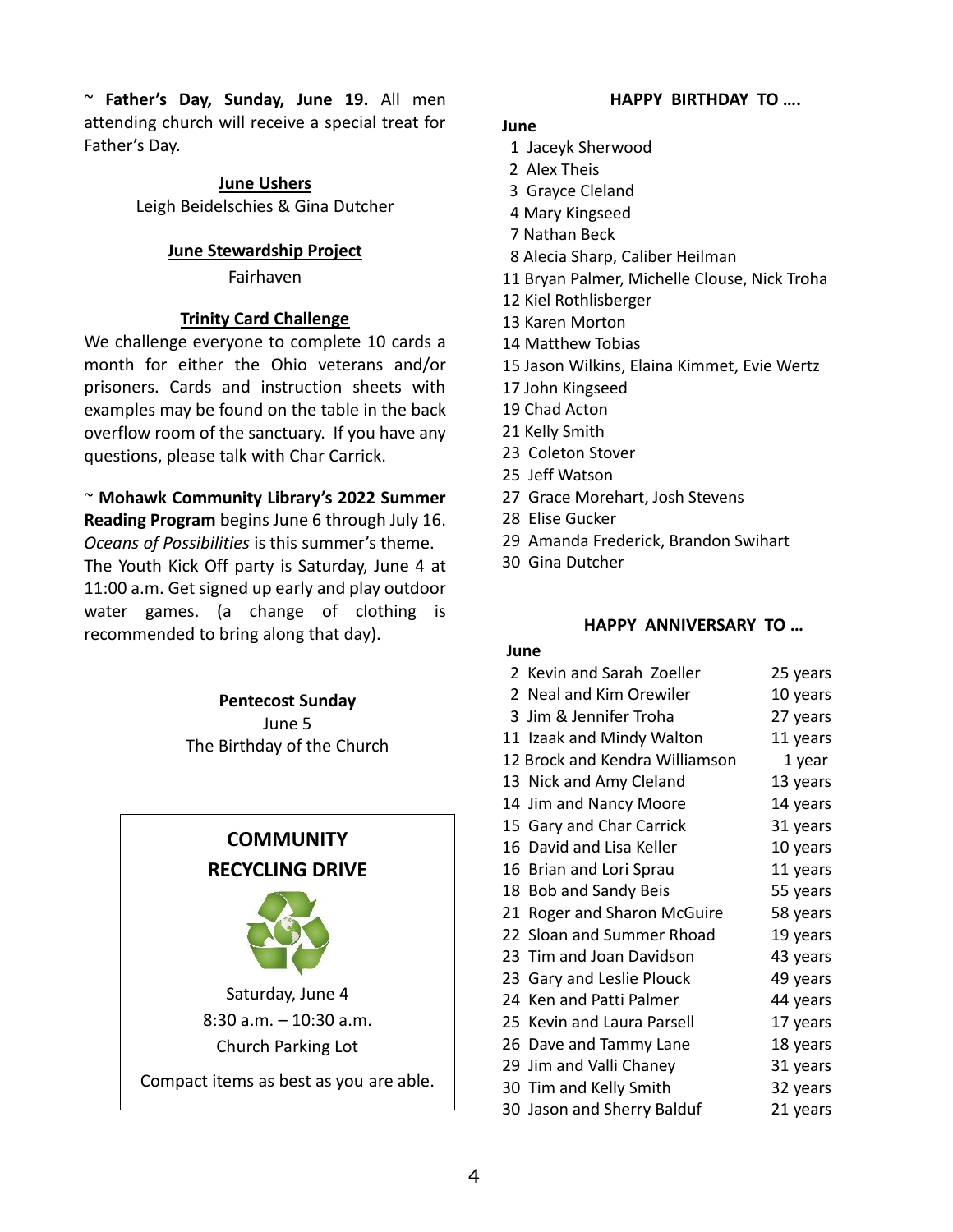| <b>TREASURY REPORT</b>           |    | <b>APRIL 2022</b> |  |  |  |  |  |  |
|----------------------------------|----|-------------------|--|--|--|--|--|--|
| <b>INCOME:</b>                   |    |                   |  |  |  |  |  |  |
| Tithes/Offerings                 | \$ | 7,168.00          |  |  |  |  |  |  |
| Other Income                     | \$ | 10.00             |  |  |  |  |  |  |
| <b>Special Events</b>            | \$ | 1,373.00          |  |  |  |  |  |  |
| <b>Total Income/Gross Profit</b> | \$ | 8,551.00          |  |  |  |  |  |  |
| <b>PASTORAL EXPENSES:</b>        |    |                   |  |  |  |  |  |  |
| Salary                           | \$ | 960.50            |  |  |  |  |  |  |
| Housing                          | \$ | 1,988.38          |  |  |  |  |  |  |
| Life Insurance/Disability        | \$ | 44.26             |  |  |  |  |  |  |
| <b>Health &amp; Dental</b>       | \$ | 250.00            |  |  |  |  |  |  |
| Pension                          | \$ | 413.19            |  |  |  |  |  |  |
| Car mileage                      | \$ | 20.06             |  |  |  |  |  |  |
| <b>Total Pastoral Expenses</b>   | \$ | 3,676.39          |  |  |  |  |  |  |
| <b>ADMINISTRATION EXPENSES:</b>  |    |                   |  |  |  |  |  |  |
| Secretary                        | \$ | 903.50            |  |  |  |  |  |  |
| Organist                         | \$ | 166.24            |  |  |  |  |  |  |
| Columbia Gas                     | \$ | 738.72            |  |  |  |  |  |  |
| <b>Electric AEP</b>              | \$ | 198.69            |  |  |  |  |  |  |
| Telephone                        | \$ | 75.09             |  |  |  |  |  |  |
| Worker's Comp                    | \$ | 27.85             |  |  |  |  |  |  |
| Employee w/holding& SS           | \$ | 1,931.61          |  |  |  |  |  |  |
| Copier/Duplicator                | \$ | 98.73             |  |  |  |  |  |  |
| Supply/Postage                   | \$ | 15.50             |  |  |  |  |  |  |
| <b>Worship Supplies</b>          | \$ | 29.69             |  |  |  |  |  |  |
| Janitor Supplies                 | \$ | 298.15            |  |  |  |  |  |  |
| Maintenance/Inspect.             | \$ | 136.50            |  |  |  |  |  |  |
| Miscellaneous                    | \$ | 80.00             |  |  |  |  |  |  |
| <b>Total Administration</b>      | \$ | 4,700.27          |  |  |  |  |  |  |
| <b>Total Expenses</b>            | \$ | 8,376.66          |  |  |  |  |  |  |
| <b>Net Ordinary Income</b>       | \$ | 174.34            |  |  |  |  |  |  |
| <b>CHECK BOOK BALANCE:</b>       | \$ | 18,879.01         |  |  |  |  |  |  |

### **AVERAGE APRIL WORSHIP ATTENDANCE = 46**

### **CONSISTORY NOTES - April 6, 2022**

### **Pastor's Report:**

- 4 Confirmands to be confirmed April 17. Erin will take the Confirmation photos, Andrew will make cupcakes for following worship, and journals and Trinity pens will be given as gifts to each Confirmand.

- Flowers will be passed out to the women on Mother's Day.

- Baptisms scheduled for April 24 (Emery Wertz) and May 1 (Colton Tiell).

- Maundy Thursday service to be a joint worship with Sycamore UCC. Good Friday service will be posted online by Pastor Elyse.

- VBS will be offered in person this year at Trinity and co-hosted with Sycamore UCC July 31- August 4 from 6:00 – 8:30 pm.

### **Committee Reports:**

**Caring Community:** Blessing Box going well.

**Faith Formation:** Easter Egg Hunt with the Overland Inn is Saturday, April 9 at 1:00 p.m.

**Maintenance:** Well repair bills of \$511, and well drilling bill of approximately \$1,495 which will be paid from the Memorial Fund. The well was bleached, and water is good to drink again.

Jeff will call Ted Waldock to get an update on the overhang and elevette roof again.

**Worship & Music:** Sound System contacted to make possible repairs to the piano mic and the choir loft speaker.

### **Old Business**

- No response from the Scouts regarding work at the Bethel Cemetery.

- Joe Weininger is to have His Blank Canvas make a memorial picture in memory of Jerry.

- A Total Solar Eclipse will go through our area April 8, 2024. A discussion was held how that may affect McCutchenville and the church as tens of thousands of people, including NASA, are expected in the area.

### **New Business**

- A reminder to sell tickets for the Pork Tenderloin dinner.

Wyandot County Fair meeting to be held April 13 to discuss online ticket sales and what training will be involved.

The next Consistory meeting was scheduled for May 4, 2022 at 7:00 p.m.

Gina Dutcher, Secretary